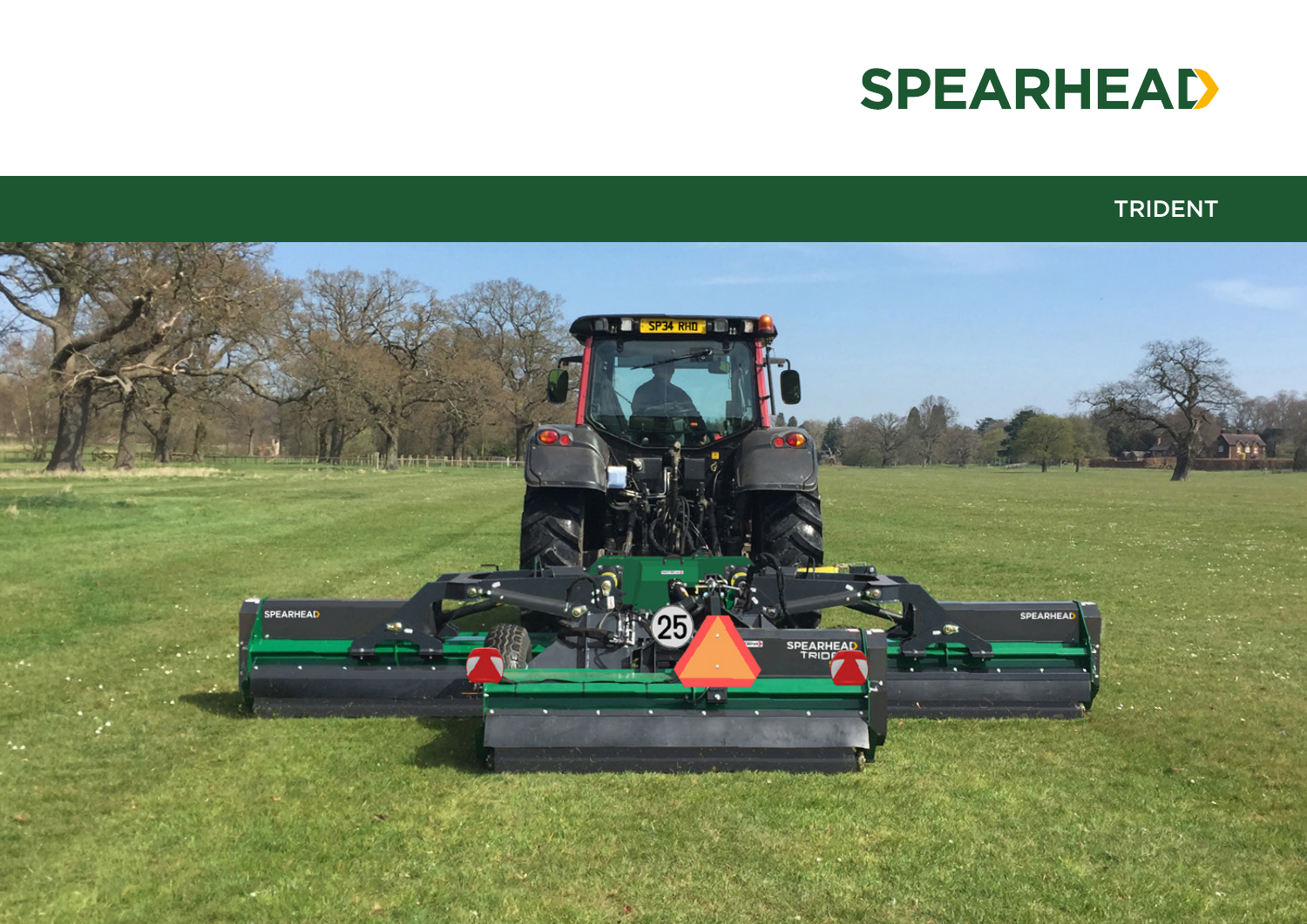## TRIDENT FEATURES

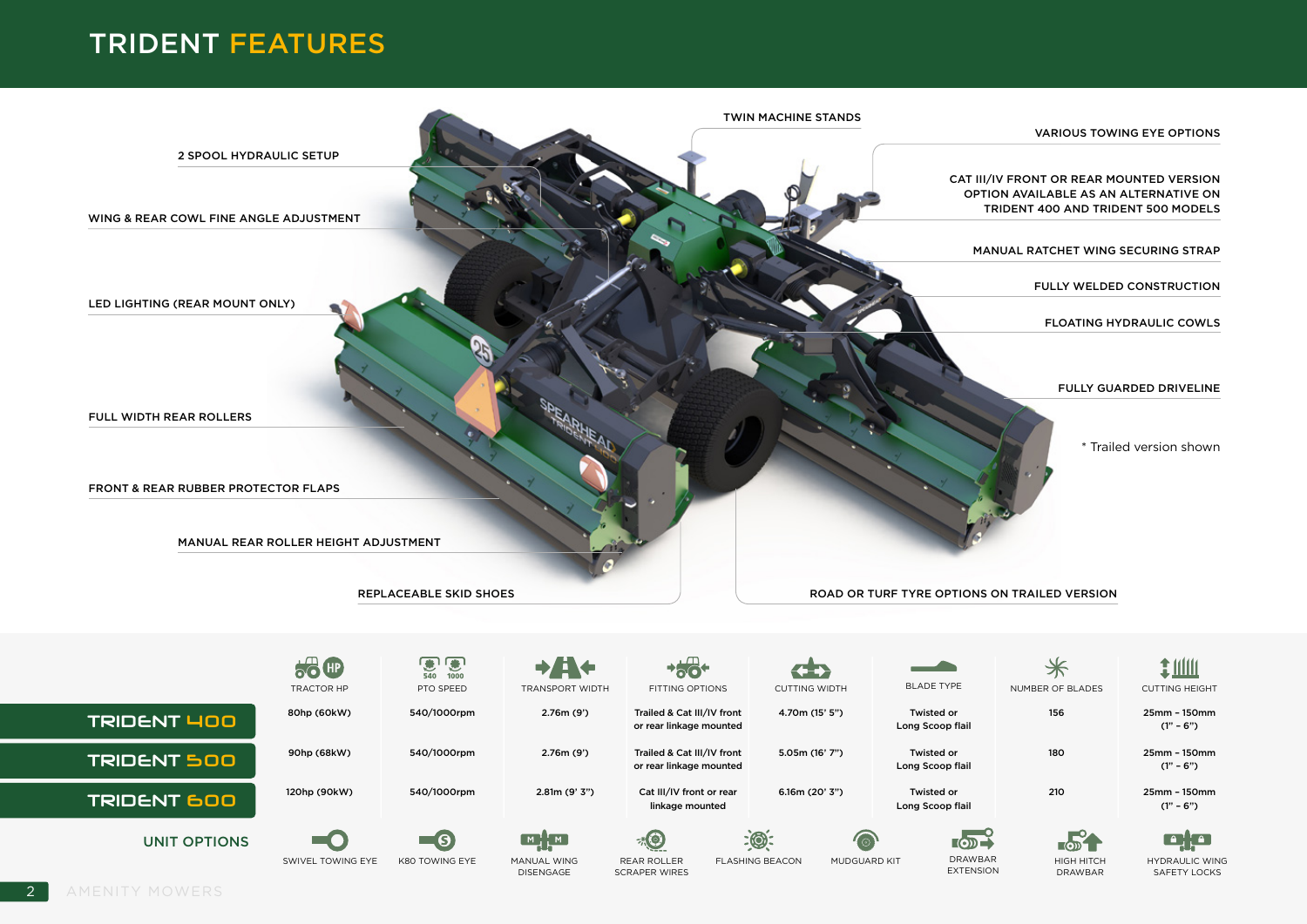## TRIDENT FINE CUT FLAIL MOWING FOR A PERFECT FINISH

HEAVY DUTY GEARBOXES AND DRIVESHAFT

ገሐГ **AMENITY** 





TWISTED OR LONG SCOOP FLAIL OPTIONS

### HIGH QUALITY, COGGED, RAW EDGED BELTS FOR MAXIMUM DRIVELINE PERFORMANCE

#### FLAIL OPTIONS



TWISTED FLAIL LONG SCOOP FLAIL

The Spearhead Trident mower is designed for light-duty amenity mowing and gives a high-quality finish in material up to 20mm. It excels in parkland, golf course, orchard and topping applications and is the perfect choice for use with compact tractors.

This versatile machine features fine cut flails on constant suction double spiral rotors. Belt drive gives reliable power transmission and 168mm full width adjustable rear rollers with rubber flaps will ensure a quality cut and well distributed finish. Operator flexibility is brought with options such as gearbox wing disengage.

Further features of the Trident are 2 spool hydraulics, the choice of either long scoop or twisted flails and either road or turf specification tyres.

Trailed Trident machines are available in either 4.0 or 5.0 metre cutting widths and the mounted version is available in 4.0, 5.0 and 6.0 metre cutting widths, being able to be front or rear mounted. All versions have a transport width of less than 2.6 metres.